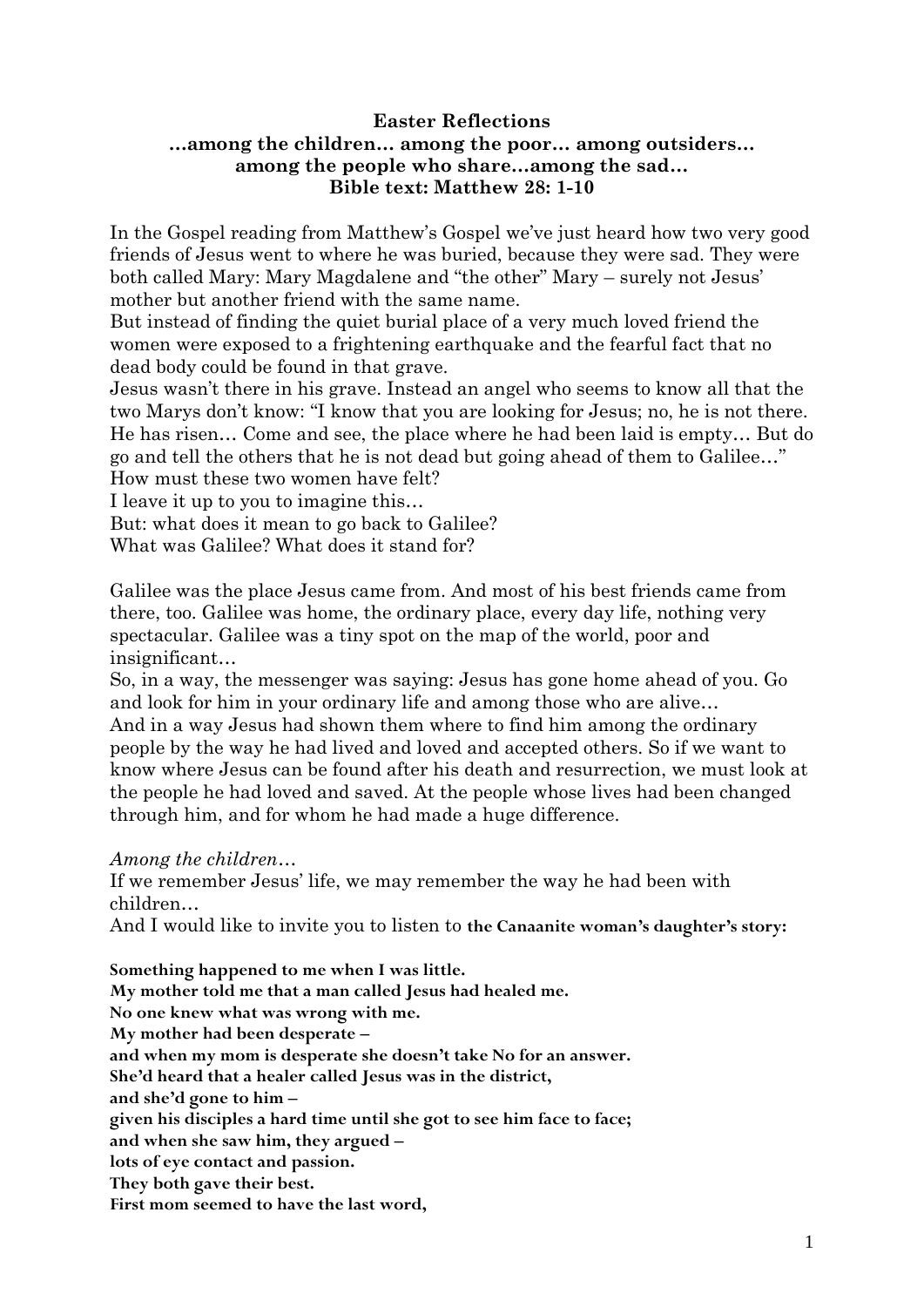**then Jesus… He got the last word: He healed me. My mom told me last week that she'd heard he'd been killed. She was sad. She cried… But this morning she was laughing: There was a rumour going round that he'd had the last word again the last word to beat all last words – he'd come back from the dead, and he'd been seen going home to Galilee.**

**I reckon anyone who can win an argument with my mom must be someone quite amazing… Maybe one day I will get to meet him…**

What I think is that then and now we can find Jesus with the children, having fun with them, listening to them, caring about them, healing them.

And I also think that we can find Jesus especially with children who have hard lives, like children who live in places where there is war or violence, or children who get bullied at school, or children who have no grown-ups to look after them, and are hungry and cold.

## *Among the poor…*

If we look at Jesus' life we can also find him among the people who are poor; no doubt about that. We find him especially with the ones who have no one to help them, or who can't get jobs and don't have enough money to live on. And in a lot of countries that means they have to become beggars, like this man:

### **Blind Bartimaeus' story:**

**I followed Jesus. I wanted to. There was no point me sitting at the side of the road to Jericho any more. I could see. Jesus had healed me. I could see where I was going. I could choose for myself what I wanted to do.**

**I followed him for a week. I saw him ride into Jerusalem – his long legs dangling over the back of that wee donkey. I enjoyed feeling safe and confident in a crowd. I listened to him when he told stories. I saw how his enemies were never far away. I was there when he carried his cross through the streets on the way to the crucifixion. I almost wished then I couldn't see what was happening – so much sadness in his eyes, so much pain. I saw the tomb where they put his body – my eyes filled up with tears.**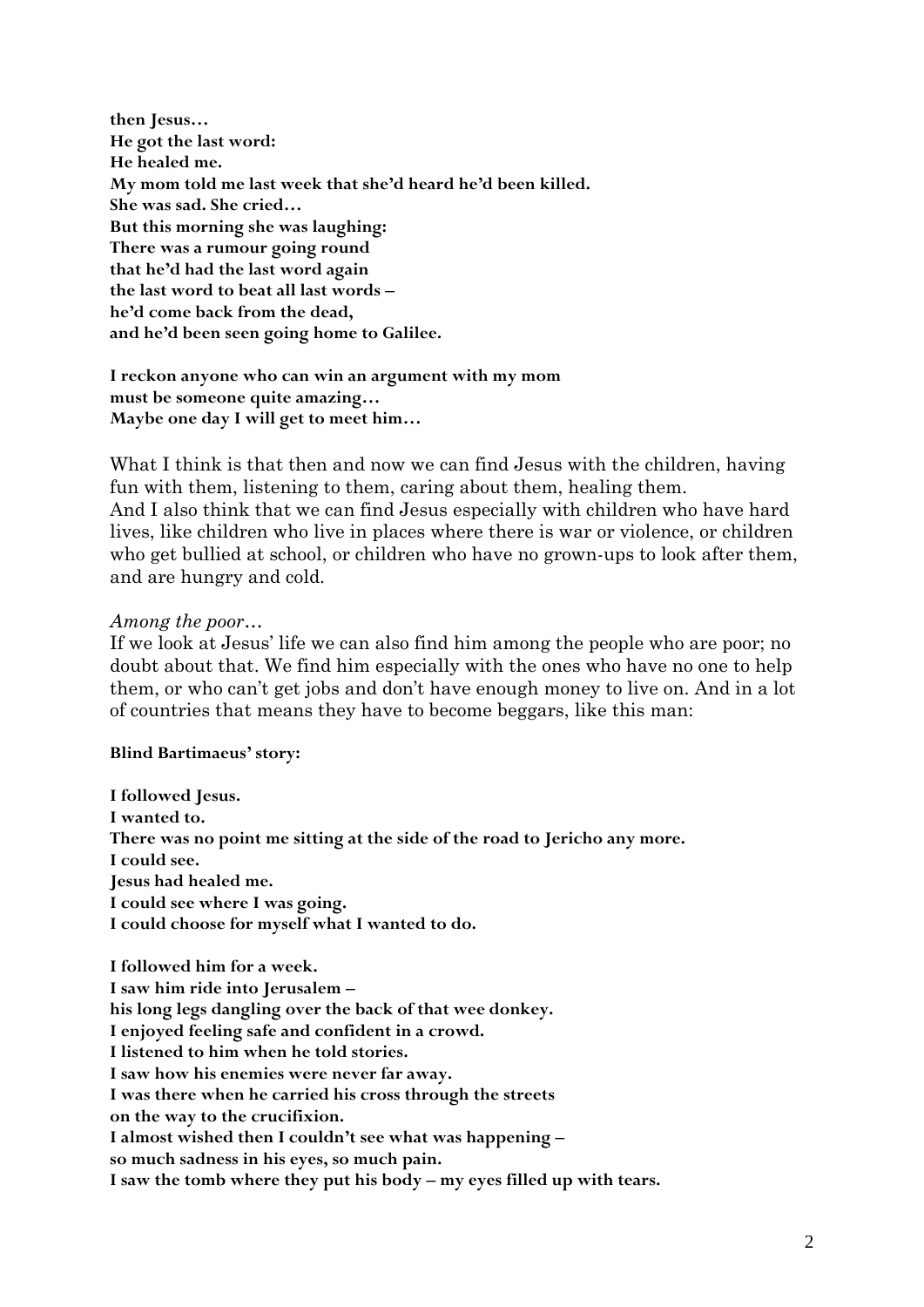**Eventually I went home to Jericho. Everything had changed for me. People weren't sure how to talk to me. I didn't need to beg any longer – but I didn't have any other trade. I didn't need anyone to guide me around. I could look after myself. It was scary and exciting at the same time.**

**And it's still like that: Every day I see something new, every day I am learning how to be independent – how to cook, how to fish – and I am learning how to read; and there's this woman I often see in the marketplace; she smiles at me, and I smile back. It feels good.**

I think, sisters and brothers, that we can still find Jesus walking along with people who are poor. …chatting away to them, helping them to be brave enough to go on, and getting angry when countries and governments and businesses act as if their profits are more important than people.

### *Among outsiders…*

When we carry on recalling Jesus' life, we cannot help but seeing the outsiders, those who were and those who are discriminated against. They live in the Galilee he leads us to…

With Jesus we find people who are treated unfairly, who don't get an equal say, who feel that they don't count and do not belong. In his lifetime Jesus met a lot of people like that; sometimes they were foreigners or outsiders; maybe they had a different religion or spoke differently. Sometimes other people disapproved of them and looked down on them. As they did to this woman…

**The Samaritan woman's story:**

**I was nervous enough when I saw him at the well. I always went at noon, when the heat is fiercest, because I knew that no one else went then. It was best to go alone. My people didn't like me. Talked about me, pushed me to the side and shouted insults at me. They bumped into me on purpose so I spilled my water. Everybody looked down on me because I had lived with several men… So on that afternoon, there was no one from my people, and no one from his people. None of his friends. I am just a woman trying to get by in a man's world. But Jesus seemed not to mind at all: Not my being a stranger, nor my being a woman. He drank from my bowl. We talked a long time.**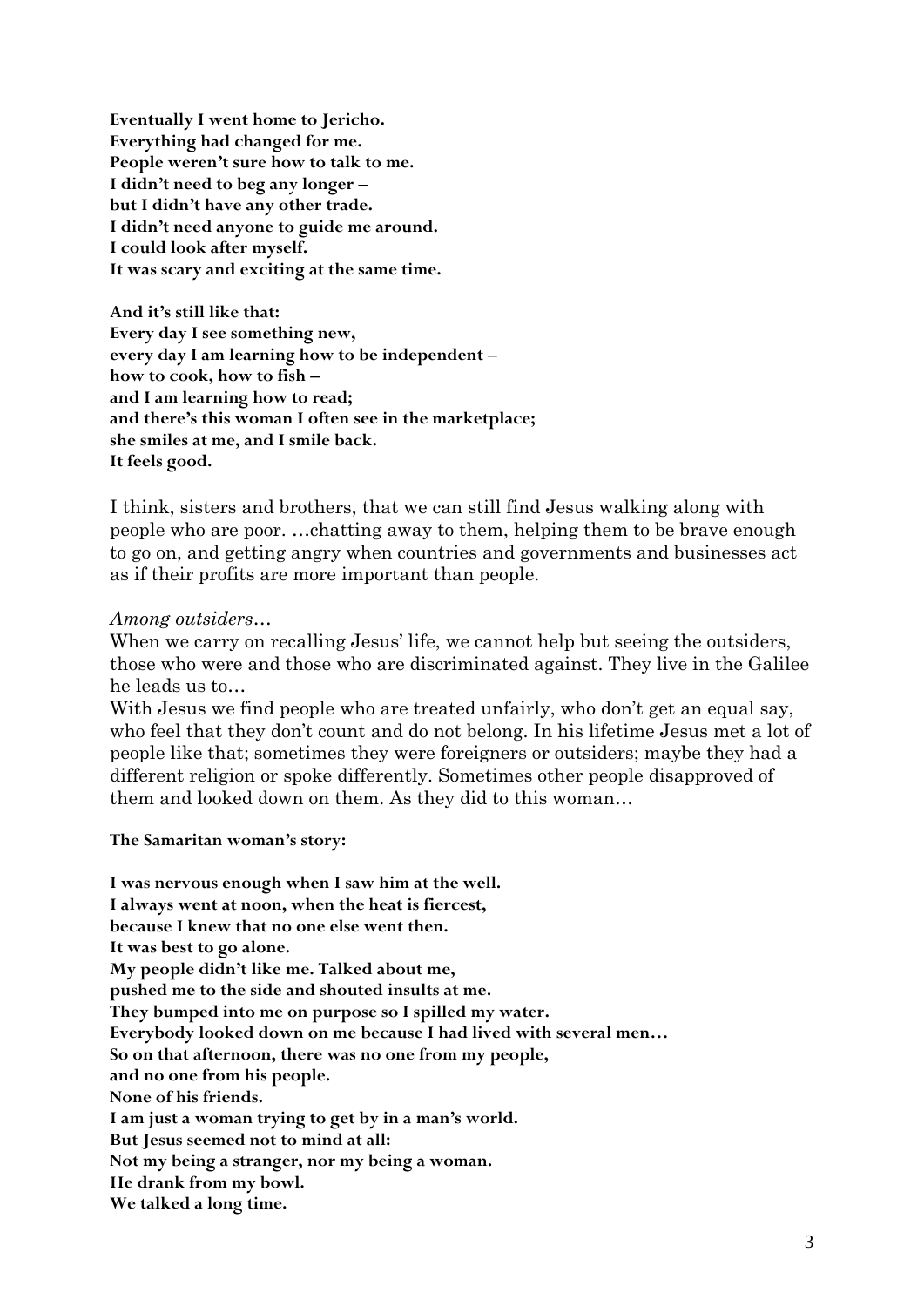**Usually in our world men and women don't talk in such a way. He seemed to know all about me. And then he told me this important thing about the living water: "Everyone who drinks of this water will be thirsty again, but those who drink of the water that I will give them will never be thirsty." He had made me a life-changing promise that day.**

**I had to go and tell people. I knew they might laugh at me, And it was hard to break my silence. But what I had to tell them was so immense that, out of curiosity, they came to hear him for themselves. And they were convinced too. After the encounter with him they stopped regarding me the bad woman. Now I am the messenger, the bringer of good news, the woman who had met the Messiah.**

It is fascinating how Jesus tears down barriers, walls that limit and separate people.

There are so many people in this world who are not treated equally. People don't listen to them, and are unkind to them, even though they might have needed support and care. Many people are really lonely and afraid. And I am pretty sure, Jesus is to be found making friends with all those who otherwise nobody wants to speak to, nobody wants to be seen with, nobody cares for. Jesus takes them seriously and wants us to do the same. Jesus makes them feel welcome in this world, at home and wanted – and he wants us to do that too in the Galilee of our time. Jesus asks us to follow in that woman's footsteps and tell others about him and see the thirsts in life which only he can still.

### *Among those who share…*

Another aspect of finding Jesus leads us to those people in this world who do not hold back what they have and who they are, but who share openly, willingly and fearlessly, and thus can be a blessing to others.

Jesus talked a lot about how important it is to share things, especially when some people have a lot, and some people have hardly anything. He thought it essential to give and let go, to make sure that everyone had enough, and to experience the joy and the good feeling of having made others happy. A feeling just like this boy had:

**The story of the boy with the loaves and fishes:**

**I like Jesus. I met him once. I'd gone with my friend's family to listen to him telling stories on the other side of the lake. My mom had packed me a picnic.**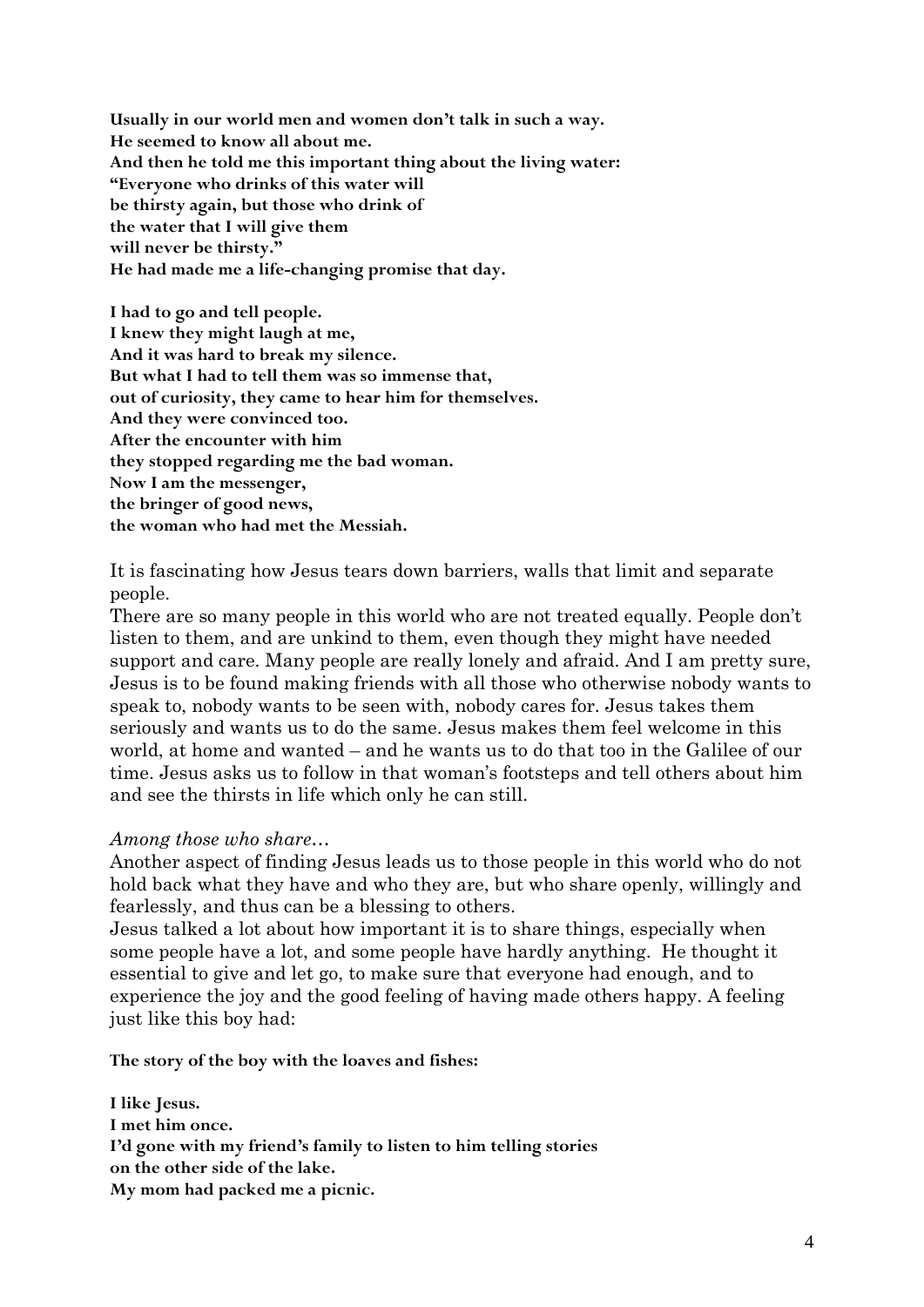**When it came to supper time, Jesus stopped talking to us, and said something quietly to his friends. They looked worried. I knew Andrew. He's from our village. I heard him say something about people being hungry. He was near me; and I pulled his sleeve; I told him that mom had packed me a picnic, and if anyone was hungry, they could share it with me. The man with Andrew heard me, but ignored me – grown-ups are like that sometimes… but Andrew grabbed me by the hand and took me to Jesus and told him what I'd said. Jesus took my picnic – the bread my mom had baked, the fish she'd bought on the market – and you know what happened next? Jesus shared my picnic with everyone.**

**I like Jesus. He listens to what people say. He listens to children. He cares about hungry people. He made me feel happy that I could help him.**

With this story we discover a Jesus who loves to be among people who share good things. Things like meals, laughter, love and singing. People who share their time, their money, their problems…

By sharing time and skills and money we may be able to contribute to a better world: where no one has to go to bed hungry, or without the medicine they need, or not being able to read, or fearful, or unloved… Jesus is there waiting for us to invest what we have got and let him help us share it!

## *Among the people who are sad…*

And last of all today, I would like to invite us to think about finding Jesus among people who are sad. Sometimes Jesus does not take away people's sadness instantly, but listens to them, talks to them, accepts them, and offers them a way out, a way which they can go. He gives them a choice.

He kept them company when they felt particularly low; and he reminded them that even though the loved one had gone away, the love was still there… He asked them to do something for him and gave them a reason to look forward and not just back.

Like he did with this woman:

**Mary's story:**

**I saw angels this morning, in the garden. Angels asking me why I was crying – do angels understand sadness? Do angels know what it is like to lose someone you've loved, to not know where they have gone?**

**Through my tears, I saw a man standing there in the distance.**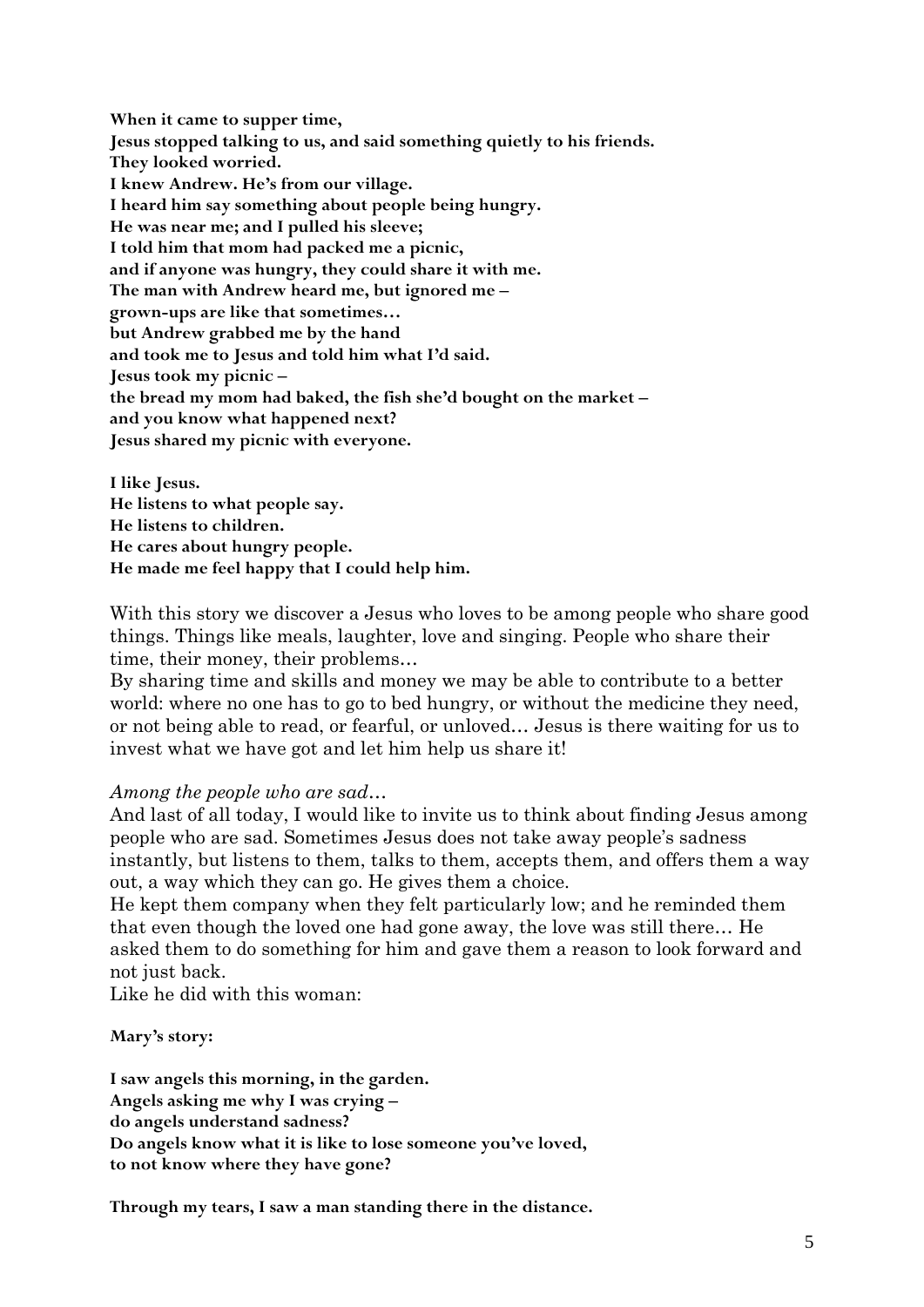**I thought he was the gardener. I asked him if he'd moved the body of Jesus and he spoke to me. He called me by name: "Mary." I turned to him… I answered him: "Teacher." Through the ache of my tears I felt wonder and joy. I wanted that moment to last for ever, But he gave me a job to do. He sent me to tell the disciples what was happening.**

**I saw angels this morning… angels and Jesus. Now I know how I can go on living…**

This is probably the most well known Easter story. Mary and the angels, Mary with the gardener, Mary finding Jesus and wanting to hold him fast. But she had to let him go in order to fulfil the mission he'd given her: to tell the world that he was alive and could be found among the living and not among the dead. May we do so, too.

These are simply some suggestions of places where I think people found Jesus then, and where I think we may find him now.

We may not always recognise him; he may even look like someone we know... But he will be there…

…among the children -

- …among the poor -
- …among outsiders -
- …among the people who share –
- …among the sad.

He will be there – ahead of us – in Galilee...

## **Prayer**

Lord Jesus, we are often looking for you in the wrong places; among the good and great and powerful, when we should know that you are to be found with the ordinary, the poor and the outcast.

Lord Jesus, we are often looking for you in the wrong places, at a safe distance, but you come so close to us, nearer to us than breathing.

We look for you in churchy things, but we are more likely to find you among the pots and pans,